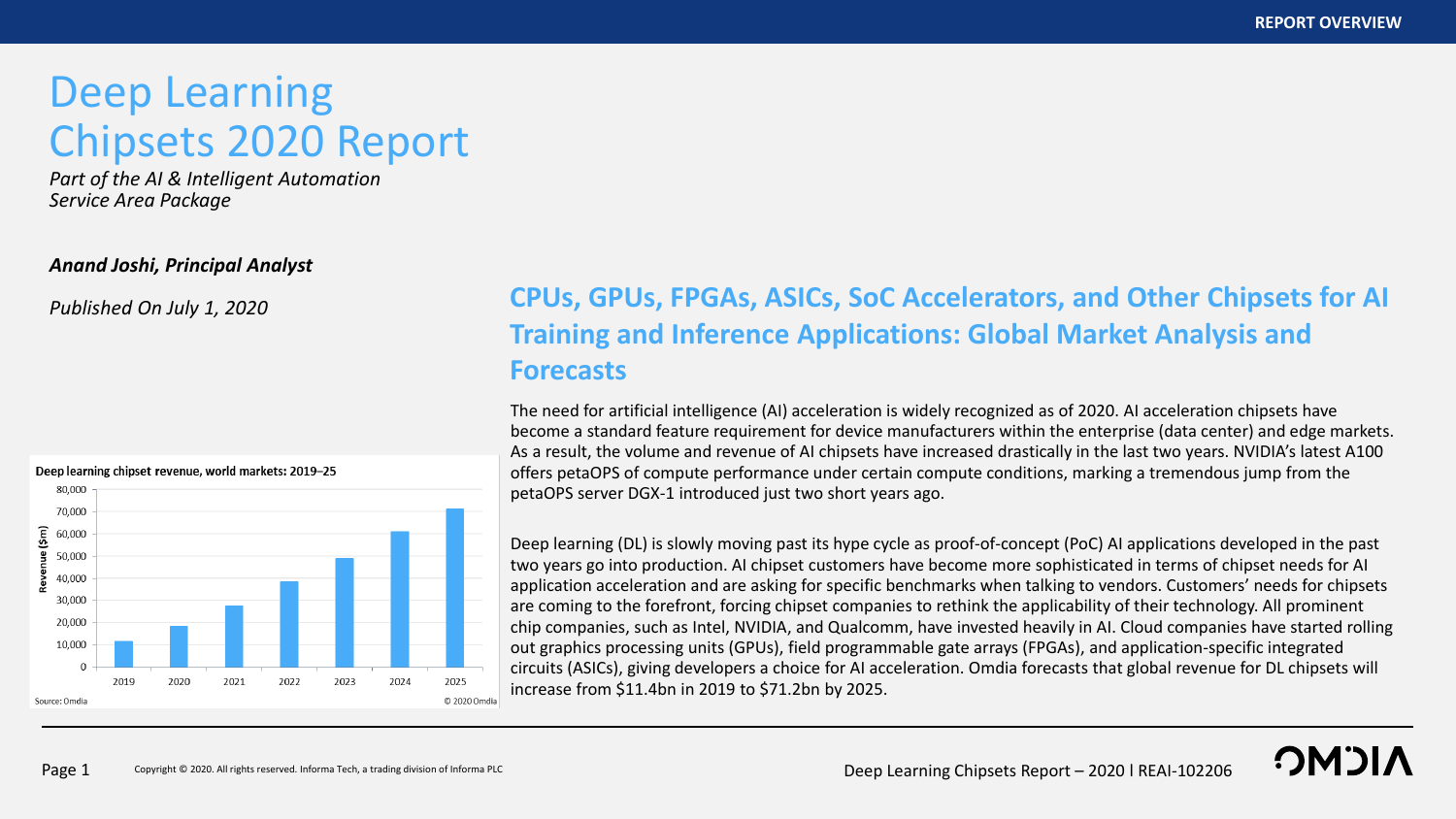# Report Coverage

### **KEY ISSUES ADDRESSED KEY MARKET FORECASTS COVERAGE APPLICABLE TO**

- What chipset types are being used for deep learning (DL) today, and how will they change through 2025 and beyond?
- What are the power consumption and compute capacity profiles of chipsets used for DL applications?
- What is the market opportunity for DL chipsets in enterprise environments versus edge devices?
- Which market sectors and industries will drive demand for DL chipsets?
- What is the state of technology development for DL chipsets, and which companies are driving innovation?
- What are some of the emerging architectures for DL chipsets?
- What are the key performance matrices for DL chipsets?
- What are some of the use cases for DL chipsets in different application markets?
- What has changed in the DL chipset market in the last two years?
- How are startups faring in the DL chipset market?
- Deep learning chipset revenue, world markets: 2019–25
- Deep learning chipset year-onyear revenue growth rates, world markets: 2020–25
- Deep learning chipset revenue by chipset type, world markets: 2019–25
- Deep learning chipset revenue, inference vs. training, world markets: 2019–25
- Deep learning chipset revenue by compute capacity, world markets: 2019–25
- Deep learning chipset revenue by power consumption, world markets: 2019–25
- Deep learning chipset revenue by market sector, world markets: 2019–25

**Chipset Types**

### • Central processing unit (CPU)

- Graphics processing unit (GPU)
- Field-programmable gate array (FPGA)
- Application-specific integrated circuit (ASIC)
- System-on-chip (SoC) accelerator

#### **Chipset Market Sectors**

**Enterprise** 

- 
- Inference
- **Power Consumption**
- High (>100 W)
- Medium (5-100 W)
- Low ( $<$ 5 W)

#### **Compute Capacity**

- High (>50 TOPS)
- Medium (5–50 TOPS)
- Low (<5 TOPS)

#### **Regions**

- North America
- Europe
- Asia Pacific
- Latin America
- Middle East & Africa

- Semiconductor and component manufacturers
- OEM companies building devices using AI chipsets
- Cloud companies using AI chipsets
- Service providers and systems integrators
- End-user organizations deploying deep learning systems
- Industry associations
- Government agencies
- Investor community

## **SALES**

US: +1 (212) 652 5335 APAC: +61 (0)396 016 700 EMEA: +44 (0)7771 980 316

**CONNECT WITH US**

**CUSTOMER SUCCESS** customersuccess@omdia.com



**ABOUT OMDIA**

Omdia is a global technology research powerhouse, established following the merger of the research division of Informa Tech (Ovum, Heavy Reading, and Tractica) and the acquired Omdia technology research portfolio.\* We combine the expertise of more than 400 analysts across the entire technology spectrum, covering 150 markets. We publish over 3,000 research reports annually, reaching more than 14,000 subscribers, and cover thousands of technology, media, and telecommunications companies. Our exhaustive intelligence and deep technology expertise enable us to uncover actionable insights that help our customers connect the dots in today's constantly evolving technology environment and empower them to improve their businesses–today and tomorrow.

\*The majority of Omdia technology research products and solutions were acquired by Informa in August 2019 and are now part of Omdia.

• Edge

## **Segments**

- Training
-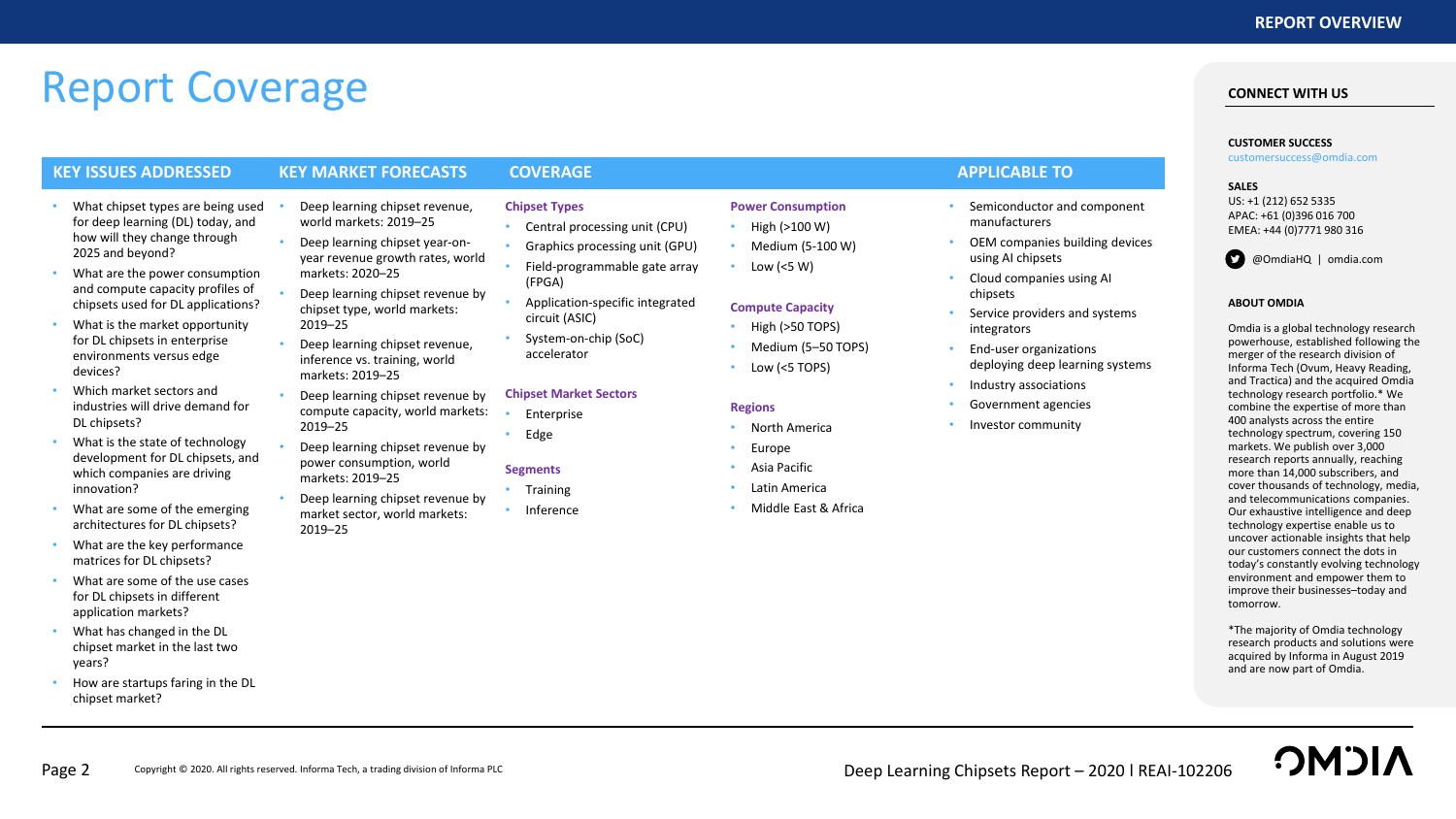# Table of Contents

#### **Executive summary**

Introduction 2020 report update Key findings

Market forecasts

#### **Market issues**

Use of AI in the market

- AI acceleration within enterprises
- AI acceleration at the edge

Market segmentation

- Segmentation by architecture (chipset type)
- Segmentation based on training vs. inference
- Segmentation based on compute capacity Segmentation based on power consumption Segmentation based on market sector: Enterprise and edge market

### Market drivers

- Popularity of AI and increasing complexity
- Multiple AI pipelines
- Complexity of training
- Growth in enterprise applications
- Desire to minimize production costs
- Latency and throughput requirements for inference
- Computer vision
- Speech applications for embedded devices

Market barriers and challenges

- Capital needs for chip development
- Availability of expertise
- Long development cycle and rapidly changing market

Applications and use cases

- Enterprise applications and use cases
- Edge applications and use cases
- Other

Regional differences Startup activity in deep learning chipsets

- Many acquisitions
- Casualties

### **Technology issues**

Evolution of neural networks since 2012 and the need for hardware acceleration

• Computation needs per forward pass (inference)

- Compute needs for training
- A neural network zoo AI inference workloads

- Recommendation engine
- Image and video • Audio and speech
- Text/natural language processing
- Search

Translating neural network needs to chipset requirements

- Processing elements and arithmetic logic units
- Memory
- On-chip connectivity
- Chip-to-chip connectivity Chipset architectures for deep learning
- Central processing units
- Graphics processing units
- Field-programmable gate arrays
- Application-specific integrated circuits

• System-on-chip accelerators Emerging AI acceleration

architectures

- Optical computing
- Analog computing
- Processing in memory

• Neuromorphic Technology parameters for chipsets Benchmark Data formats used in AI chipsets Deep learning development frameworks

**Key industry players** Amazon

AMD ARM Cerebras Systems **CEVA** 

Esperanto Technologies Facebook Google Graphcore Groq

Gyrfalcon Technologies Habana Labs (acquired by Intel)

Huawei

Intel Kalray MediaTek

Movidius (Intel)

Mobileye (Intel)

NVIDIA Qualcomm

- SambaNova Thinci (now Blaize) Xilinx Deep learning chipset and IP companies
	- **Market forecasts**

Forecast methodology and assumptions Omdia coverage of AI chipsets Overall market Revenue by chipset type

Revenue by training vs. inference

Revenue by compute capacity Revenue by power consumption Average selling price by chipset type

Revenue by market sector Central processing units Graphics processing units Application-specific integrated circuits Field-programmable gate arrays System-on-chip accelerators **Conclusions** 

**CUSTOMER SUCCESS** customersuccess@omdia.com

**CONNECT WITH US**

### **SALES**

US: +1 (212) 652 5335 APAC: +61 (0)396 016 700 EMEA: +44 (0)7771 980 316



#### **ABOUT OMDIA**

Omdia is a global technology research powerhouse, established following the merger of the research division of Informa Tech (Ovum, Heavy Reading, and Tractica) and the acquired Omdia technology research portfolio.\* We combine the expertise of more than 400 analysts across the entire technology spectrum, covering 150 markets. We publish over 3,000 research reports annually, reaching more than 14,000 subscribers, and cover thousands of technology, media, and telecommunications companies. Our exhaustive intelligence and deep technology expertise enable us to uncover actionable insights that help our customers connect the dots in today's constantly evolving technology environment and empower them to improve their businesses–today and tomorrow.

\*The majority of Omdia technology research products and solutions were acquired by Informa in August 2019 and are now part of Omdia.

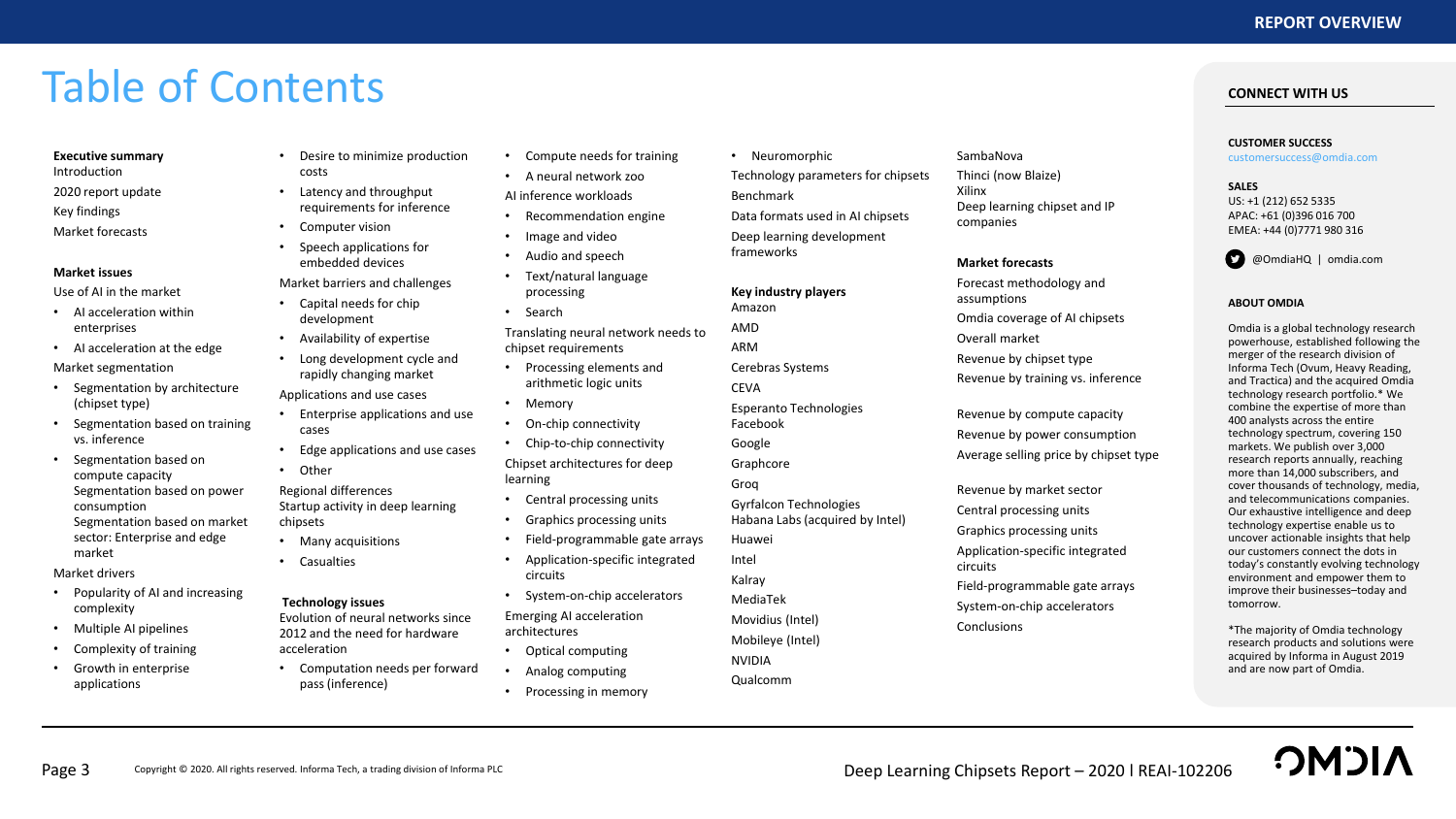# Tables

Deep learning chipset revenue by chipset type, world markets: 2019– 25

Deep learning chipset revenue, enterprise vs. edge, world markets: 2019–25

Deep learning chipset revenue growth rates, world markets: 2020– 25

Deep learning chipset revenue by power consumption, world markets: 2019–25

Deep learning chipset revenue by compute capacity, world markets: 2019–25

Deep learning chipset revenue, inference vs. training, world markets: 2019–25

Deep learning edge chipset revenue by chipset type, world markets: 2019–25

Deep learning edge chipset shipments by chipset type, world markets: 2019–25

Deep learning edge chipset revenue growth rates, world markets: 2020– 25

Deep learning edge chipset revenue by power consumption, world markets: 2019–25

Deep learning edge chipset revenue by compute capacity, world markets: 2019–25

Deep learning edge chipset revenue for inference vs. training, world markets: 2019–25

Deep learning enterprise chipset revenue by chipset type, world markets: 2019–25

Deep learning enterprise chipset shipments by chipset type, world markets: 2019–25

Deep learning enterprise chipset revenue growth rates, world markets: 2020–25

Deep learning enterprise chipset revenue by power consumption, world markets: 2019–25

Deep learning enterprise chipset revenue by compute capacity, world markets: 2019–25

Deep learning enterprise chipset revenue for inference vs. training, world markets: 2019–25

Deep learning edge chipset ASPs by chipset type, mobile, HMDs, drones, and machine vision (non-PC), world markets: 2019–25

Deep learning edge chipset ASPs by chipset type, edge servers, world markets: 2019–25

Deep learning edge chipset ASPs by chipset type, PCs/tablets, world markets: 2019–25

Deep learning edge chipset ASPs by chipset type, cameras, world markets: 2019–25

Deep learning edge chipset ASPs by chipset type, smart speakers, world markets: 2019–25

Deep learning edge chipset ASPs by chipset type, automotive, world markets: 2019–25

Deep learning edge chipset ASPs by chipset type, robots, world markets: 2019–25

Deep learning enterprise training chipset ASPs by chipset type, world markets: 2019–25

Deep learning enterprise inference chipset ASPs by chipset type, world markets: 2019–25

Deep learning CPU chipset revenue by market sector, world markets: 2019–25

Deep learning CPU enterprise chipset revenue, training vs. inference, world markets: 2019–25

Deep learning CPU edge chipset revenue, training vs. inference, world markets: 2019–25

Deep learning CPU enterprise chipset revenue by power consumption, world markets: 2019– 25

Deep learning GPU chipset revenue by market sector, world markets: 2019–25

Deep learning GPU enterprise chipset revenue, training vs. inference, world markets: 2019–25

Deep learning GPU edge chipset revenue, training vs. inference, world markets: 2019–25

Deep learning GPU enterprise chipset revenue by power consumption, world markets: 2019– 25

Deep learning GPU enterprise chipset revenue by compute capacity, world markets: 2019–25

Deep learning GPU edge chipset revenue by power consumption, world markets: 2019–25

Deep learning GPU edge chipset revenue by compute capacity, world markets: 2019–25

Deep learning FPGA chipset revenue by market sector, world markets: 2019–25

Deep learning FPGA enterprise chipset revenue, training vs. inference, world markets: 2019–25

Deep learning FPGA edge chipset revenue, training vs. inference, world markets: 2019–25

Deep learning FPGA enterprise chipset revenue by power consumption, world markets: 2019–

25 Deep learning FPGA enterprise chipset revenue by compute capacity, world markets: 2019–25 Deep learning FPGA edge chipset

revenue by power consumption, world markets: 2019–25

Deep learning FPGA edge chipset revenue by compute capacity, world markets: 2019–25

Deep learning ASIC chipset revenue by market sector, world markets: 2019–25

Deep learning ASIC enterprise chipset revenue, training vs. inference, world markets: 2019–25

Deep learning ASIC edge chipset revenue, training vs. inference, world markets: 2019–25

Deep learning ASIC enterprise chipset revenue by power consumption, world markets: 2019– 25

Deep learning ASIC enterprise chipset revenue by compute capacity, world markets: 2019–25

Deep learning ASIC edge chipset revenue by power consumption, world markets: 2019–25

Deep learning ASIC edge chipset revenue by compute capacity, world markets: 2019–25

Deep learning SoC accelerator chipset revenue by market sector, world markets: 2019–25

Deep learning SoC accelerator enterprise chipset revenue, training vs. inference, world markets: 2019– 25

**CUSTOMER SUCCESS** customersuccess@omdia.com

**SALES**

US: +1 (212) 652 5335 APAC: +61 (0)396 016 700 EMEA: +44 (0)7771 980 316

**CONNECT WITH US**

@OmdiaHQ | omdia.com

#### **ABOUT OMDIA**

Omdia is a global technology research powerhouse, established following the merger of the research division of Informa Tech (Ovum, Heavy Reading, and Tractica) and the acquired Omdia technology research portfolio.\* We combine the expertise of more than 400 analysts across the entire technology spectrum, covering 150 markets. We publish over 3,000 research reports annually, reaching more than 14,000 subscribers, and cover thousands of technology, media, and telecommunications companies. Our exhaustive intelligence and deep technology expertise enable us to uncover actionable insights that help our customers connect the dots in today's constantly evolving technology environment and empower them to improve their businesses–today and tomorrow.

\*The majority of Omdia technology research products and solutions were acquired by Informa in August 2019 and are now part of Omdia.

**OMDI**